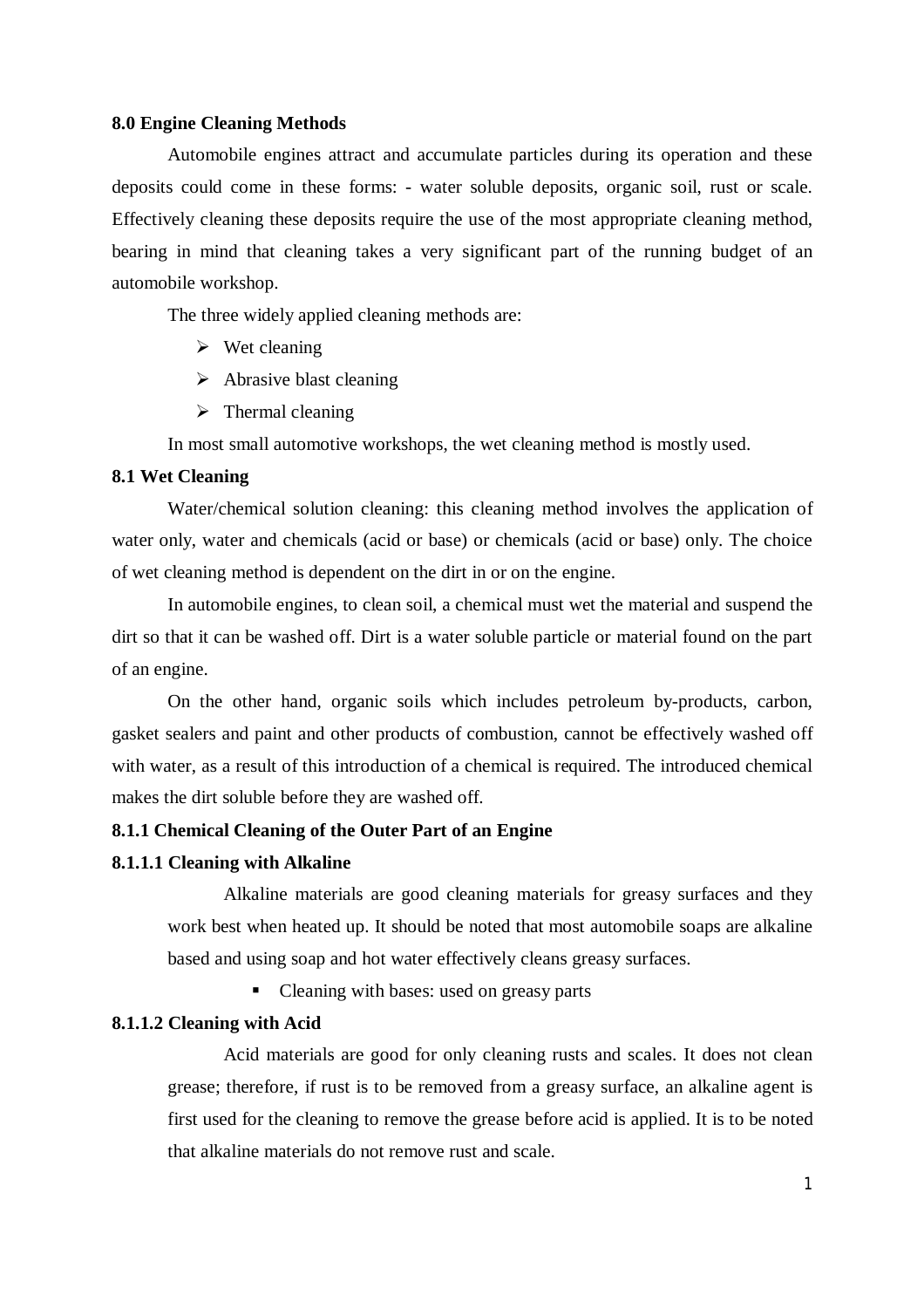Scales are removed from the cooling system of an automotive using acid.

#### **8.1.1.3 Cleaning with solvents**

Solvents employed in engine cleaning come in three different types: (i) Water Based (ii) Mineral Spirits and (iii) Chlorinated Hydrocarbon

## **8.2 Cleaning of the Inside Part of an Engine**

Some of the cleaning methods employed in washing off unwanted materials inside an engine are: (i) Chemical Cleaning (ii) Abrasive Cleaning and (iii) Thermal Cleaning

# **8.2.1 Chemical Cleaning:** they involve the following:-

- Solvent cleaning
- Alkaline cleaning:-
	- Cleaning aluminium
	- Hot Soak Tanks
- Spray Washer: the use of hot spray jet

### **8.2.2 Abrasive blast cleaning**

For engine parts to be cleaned with this method, they must be grease free. Two types of abrasive blasting are employed for cleaning various engine parts. They are:-

- **Shot:** Which is round in shape and
- **Grit:** Which is sharp and angular

Different types of blast materials, which choice is subjected to the parts cleaning requirement, are used by engine rebuilders for cleaning engine parts. For cleaning in which the wear of the parts surface is a concern, **steel shots** and **glass beads** are used for cleaning such automotive parts. These shots and beads also come in sizes, and their applications vary. While smaller beads and shots are used for cleaning tight concerns and crevices (such as the threads or gear teeth), the large beads are used for loosening heavy deposits or cleaning flat surfaces.

In situations where the engine parts are plastics or soft metals or when there is a chance of the shot getting trapped in the engine part or destroying an engine part or transmission, **plastic chips** are used. Shots and grits are shown in Figure 8.1.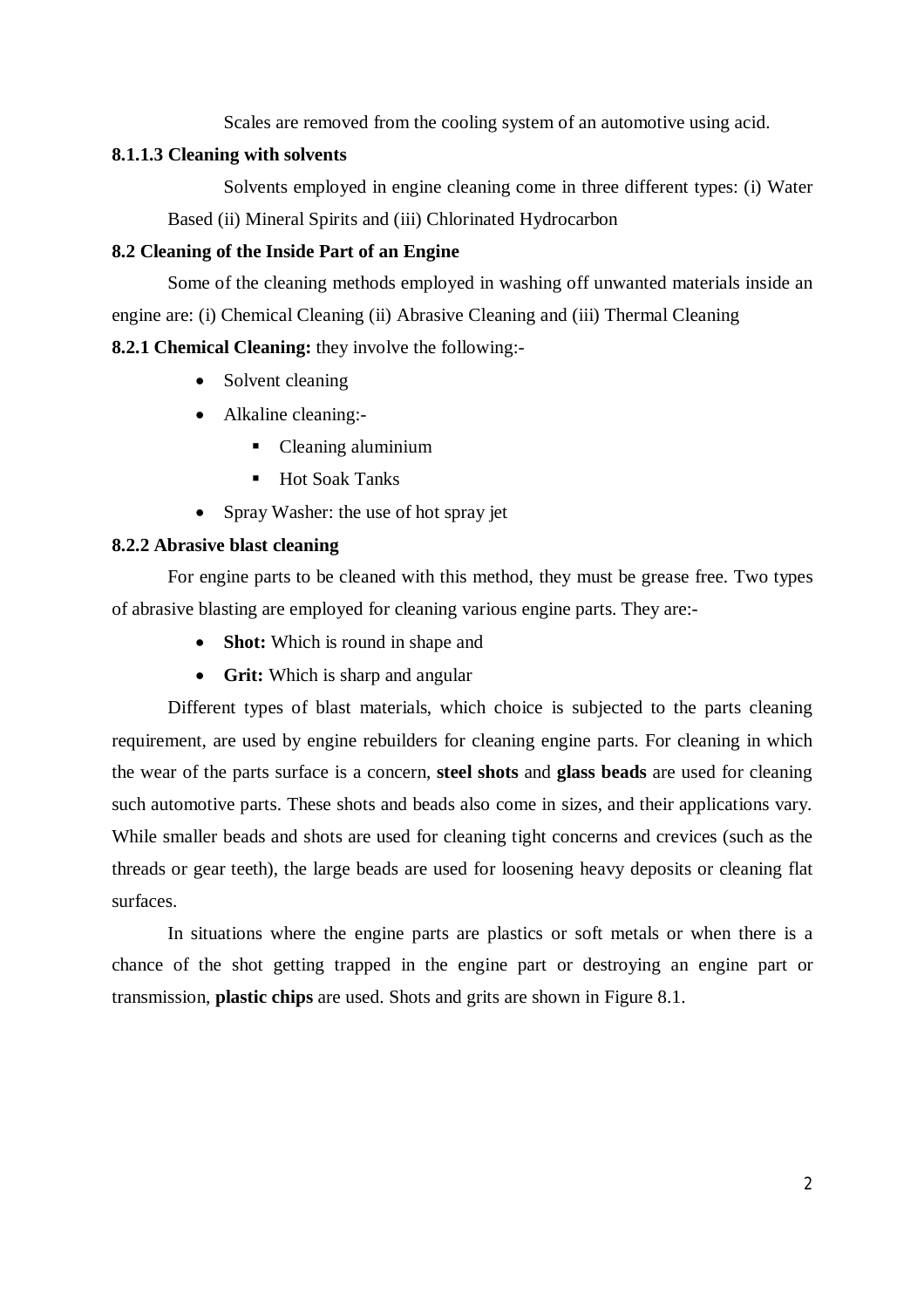

**Figure 8.1:** Blasting Media (a) Shot and (b) Grit

For heavy-duty cleaning, **grit** is used and it makes use of blasting materials called **media**. They are mostly made of steel (steel grit) and aluminium oxide. As opposed to other blasting materials which have spherical shapes, the blasting material, "media", has an angular shape and this makes it remove materials from the engine part surface during cleaning. It gives a good part surface for preparation for painting. It is not widely used choice for cleaning.

## **8.2.2.1 BLASTERS**

These are machines used for cleaning engine parts in an automotive machine shop. They include the following:-

## **8.2.2.2 Glass Bead Blasters**

This is a very effective method of removing carbon from an engine part and this machine is found in most automotive shops.

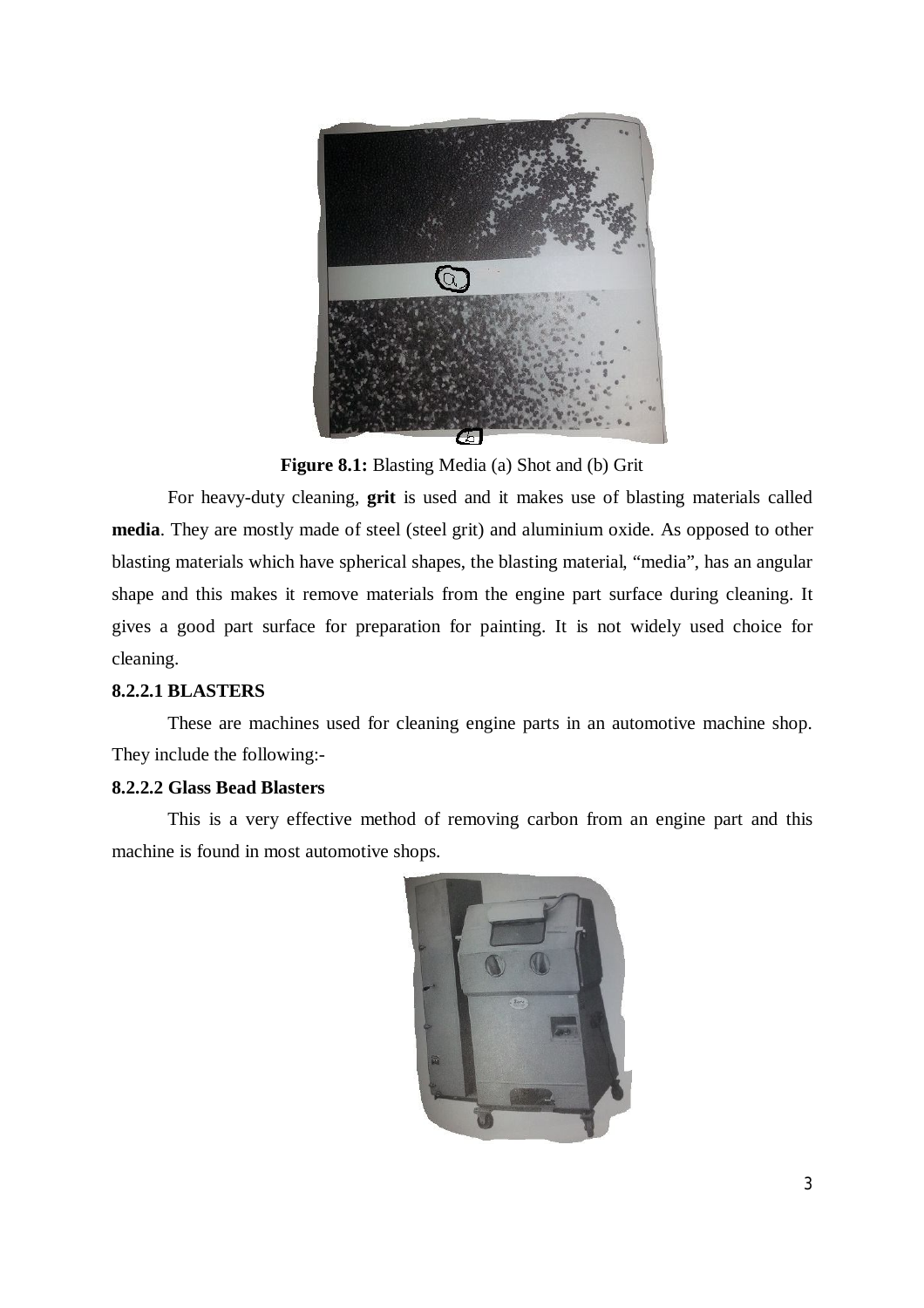## **Figure 8.2:** Glass bead blasters



**Figure 8.3:** Part of a cylinder head cleaned with a glass bead blaster

The disadvantage of the use of this machine is that it requires an operator and is labour intensive.

Some of the time, glass bead blaster is used improperly. This could be the case in the following instances:-

- $\triangleright$  When used to clean parts that have oil galleries. This cleaning could leave blind spots in oil channels/passages where beads could be lodged and are pulled out later by flowing engine oil when the engine is in operation
- $\triangleright$  Where it could get trapped in spot-welded locations in oil pans or valve covers.
- $\triangleright$  Where it could cause abrasive wear to engine parts especially those made of aluminium.

## **8.2.2.3 Soda Blaster**

This is a blast-cleaning method that involves the use of a baking powder as a cleaning medium. The soda material can only be used once (it cannot be reused).

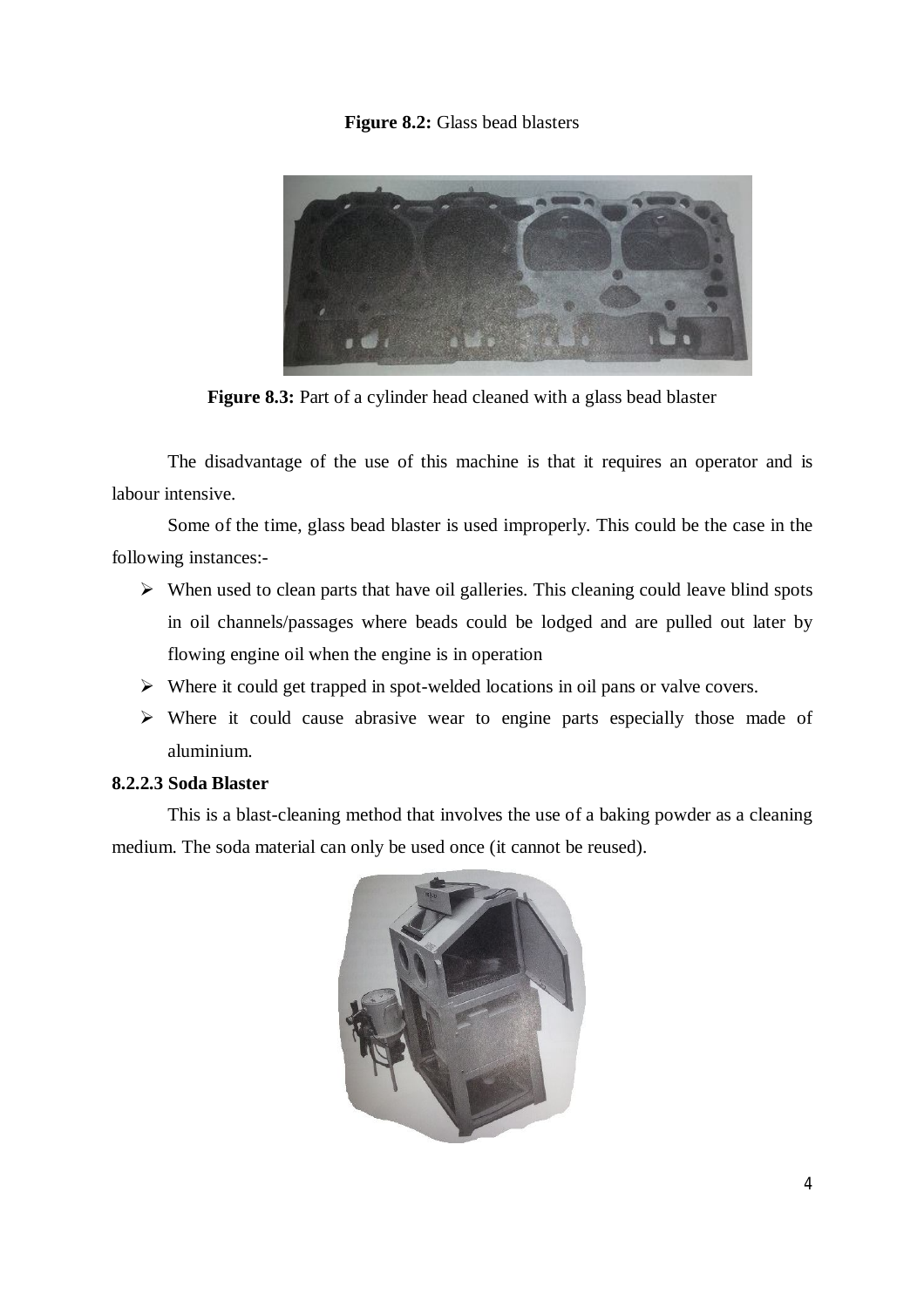### **Figure 8.4:** Soda Blaster



**Figure 8.5:** Half of the cylinder head was cleaned with a soda blaster

The advantages of this method over the beads are:-

- $\triangleright$  That it can be used to clean greasy engine part surfaces.
- $\triangleright$  The removal of the residue on the engine surface is not as important and tasking as the beads, since when the part is soaked in water, it is easily washed off.

The disadvantage is that is not effective in rust removal but it is very effective in removing carbon deposits and safe for aluminium parts.

### **8.2.2.4 Airless Blaster**

This is a centrifugal blasting machine that uses an impeller to scatter steel shots in a sealed cabinet on the engine part. Shot blasting is widely used to clean ferrous parts like the engine top cylinder head, block and sometimes the connecting rod and crankshaft. This is the common used cleaning method amongst the three methods, because it is more environmentally friendly.

The cleaning process involves two stages:-

- (i) the pre-cleaning of oil and grease on the engine part to be cleaned and
- (ii) the removal of trapped shots before assembling the engine

**Note:** it is not as labour intensive as the glass bead blaster. The shots come in different sizes and hardness.

The most widely used steel shot has a Rockwell C hardness of between 40 and 50 Rc.

**8.2.3 Thermal cleaning:** this type of cleaning is employed in automotive workshops. It is a cleaning procedure in which a pyrolytic (high-temperature) oven heats oil and greasy, turning them into ash. Hard and dry deposits are left on the surface of the engine part and are removed by jet washing or shot blasting.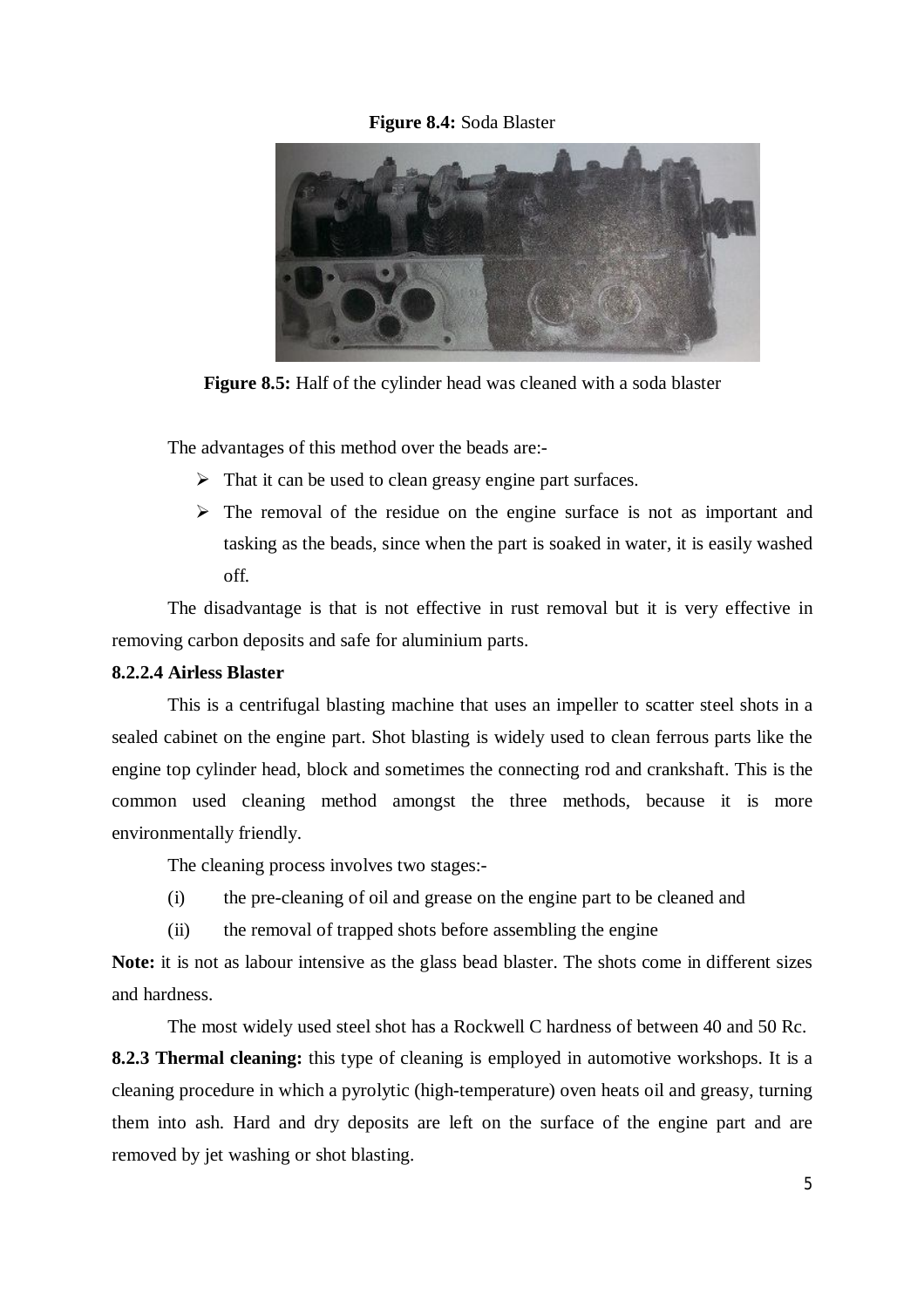Two types of thermal ovens exist: (i) the convention and (ii) Open flame.

**8.2.3.1 Convention Oven:**- this type of oven is referred to as a flameless and insulated oven from the bottom. The parts in this system are not exposed to flame but they are gradually heated as the oven heats up. An advantage in the gradual heating of the parts is that there is a lesser chance of "Warpage". The cleaning cycle usually last between 1 to 4 hours.

Aluminium is cleaned at about 450 F (232 C) while ferrous metals are cleaned at about 700 F (371 C).



**Figure 8.6:** Cleaning furnace

**8.2.3.2 Open Flame Oven:-** in this setup, parts are mounted in a cage that avoids hot spots by slowly rotating the part directly over the flame. This set up makes cleaning of aluminium and ferrous metals together possible, because the temperature of air inside the oven is about 500 F (260) while the temperature of the flame is an average of about 1100 F (593 C).

After about 10 minutes of exposing the part or parts to the flame, the flame is turned off and a 20 minutes baking is allowed. Within 30 minutes, the total cleaning cycle is completed.

**Note:** For thermal cleaning, the three processes are observed:- (i) Pre-cleaning, (ii) Baking and (iii) Post-cleaning

**Shot blasting** is mainly employed in post-cleaning because the cooling down of the baked parts is not required as opposed to **jet washing** which requires the parts to be cold before the process starts. One possible problem with jet washing during post-cleaning is that ash might find its way into the jet's nozzles.

Advantages of thermal cleaning are:-

 $\triangleright$  It is cheaper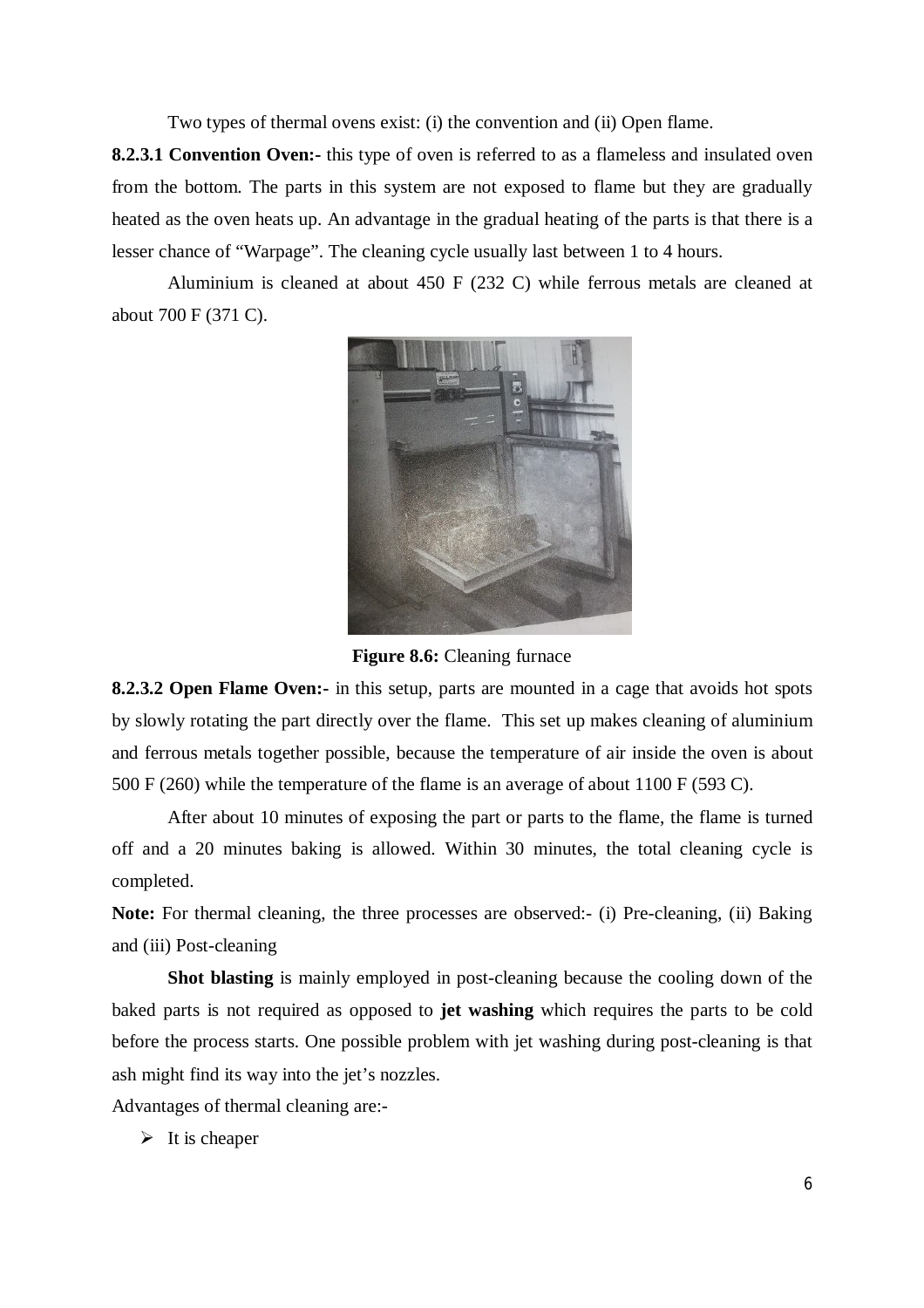- $\triangleright$  There are lesser hazardous wastes to dispose
- $\triangleright$  The inside of oil galleries are thoroughly cleaned
- $\triangleright$  Rust and scales are turned by the heating to powder
- $\triangleright$  Carbon deposits in the manifolds and combustion chambers are loosed.
- $\triangleright$  Warped cylinder head can be straightened
- $\triangleright$  Aluminium wielding is easier after open flame because the contaminants are thoroughly cleaned
- $\triangleright$  Stress raisers are removed from the part's surfaces by shot blasting

**8.2.4** Other Cleaning Methods:-

- Vibratory parts cleaner
- Salt bath cleaning
- Ultrasonic cleaning

**8.2.4.1 Vibratory parts cleaner:** this machine cleans the engine part by causing the beads covering the engine to vibrate thereby knocking off the deposits.



**Figure 8.7:** Vibratory parts cleaner

**8.2.4.2 Salt bath cleaning methods** are used in large and nonautomotive applications. This method is mostly used by large production engine rebuilders.

**8.2.4.3 Ultrasonic cleaning** is used commonly by jewellers and dentists. It is used for small parts cleaning by some rebuilders.

## **8.3 Manual Cleaning Methods**

Hand-held brushes are employed in cleaning engine parts like the top cylinder head, crankshaft, valve guides, oil galleries in engine blocks, etc. sandpaper or scotchbrite can also be employed in cleaning engine parts manually or with the aid of power tools.